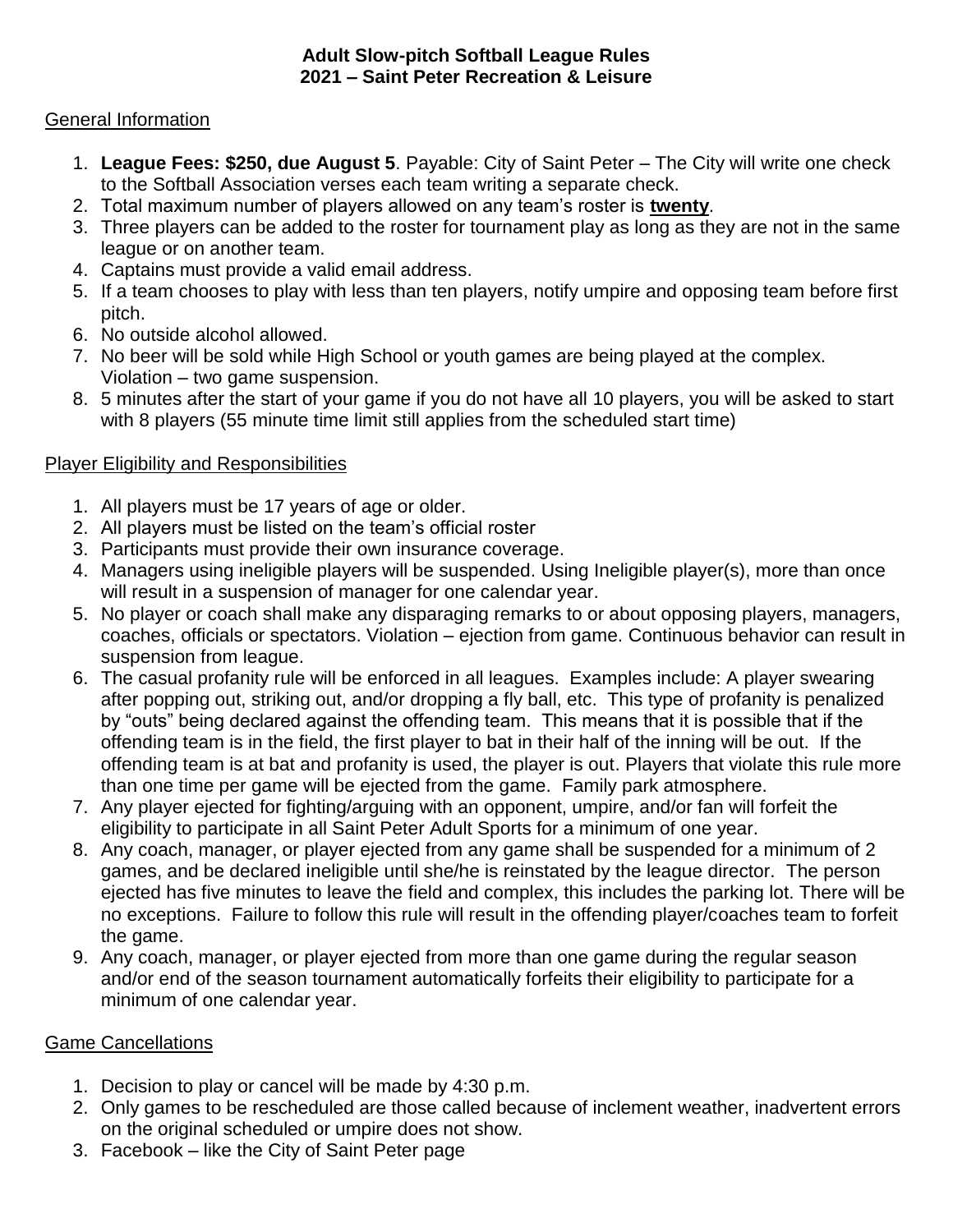- 4. Teams forfeiting a game must notify the Rec Office by 4:30 p.m. No voice messages please. Teams that have two forfeits during the season will not be eligible for playoffs.
- 5. Teams can start with 8 players if they are waiting on another player. If  $9<sup>th</sup>$  and 10<sup>th</sup> players are not to the field when due up to bat, players are automatically called out.

## Equipment

- 1. No metal spikes or removable cleats of any kind. Violation player must remove them immediately or is ejected.
- 2. Bats prohibited by A.S.A. are not allowed in the league. Violation game forfeit and 2 game player suspension.
	- a. asa.com
	- b. Complete list of accepted and prohibited bats.
- 3. Bats used in league must be marked by a Saint Peter Umpire. Unmarked bats will not be allowed. Failure to have your bats marked will result in forfeiture.
- 4. Game balls will be provided at the beginning of the season (52/300 core) and available for purchase at the concession stand for \$5.

# General Rules

- 1. All NSF-MSF Rules will be followed.
- 2. No infield practice or batting before games.
- 3. 5 warm up pitches to start the game and 2 pitches in between innings
- 4. 60 minutes time limit for all games. No new inning will be started after this time. Inning that is in play will be finished.
- 5. Playoffs international tiebreaker additional innings will be played in the event of a tie. Last due up to bat will start on second base when the inning begins.
- 6. Batters will start with a one and one count. No courtesy fouls are allowed.
- 7. Teams may either use an Extra Player or use an unlimited batting line-up. If this is the case, both the umpire and opposing team need to be notified prior to the start of the game. Teams that use an unlimited batting line-up, can NOT make changes to the batting order during the entire game (unless a player gets injured a sub may enter). A late player can be added provided there is no change to the batting order.
- 8. Homeruns: Men's League total of 5 and Co-ed League total of 4 over the fence after the homerun limit is reached hits are considered an out. Runners do not need to run the bases after a hit is declared a homerun.
- 9. 20 run rule after 3 innings
- 10.15 run rule after 4 innings
- 11.10 run rule after 5 innings
- 12.No stealing. Ball must be hit in order to advance. The base-runner may leave occupied base when the ball passes over the plate. The runner is out if they leave early.
- 13.Runners are not required to slide; they are required to avoid contact. Penalty – if avoidable contact is made, the runner will be called out and possibly ejected from the game if the contact is severe and/or intentional. This call can NOT be protested.
- 14.NO bunting, chopping, tomahawk or half swing. Batter will be called out.
- 15. Infield Fly Rule is in effect when there are less than two outs and there are runners on 1<sup>st</sup> and 2<sup>nd</sup> base (or if bases are loaded). If the batter hits a catchable infield fly, the batter is out and the runners may advance at their own risk.
- 16.NO fake tag. Umpire will give one warning to both teams and the next player on either team to do a fake tag will be ejected from the game.
- 17.Players and coaches may not assist the runner while the ball is in play.
- 18.An injured player may have a courtesy runner last batter do up (boy for boy and girl for girl).
- 19.Interference is a judgment call by the umpire